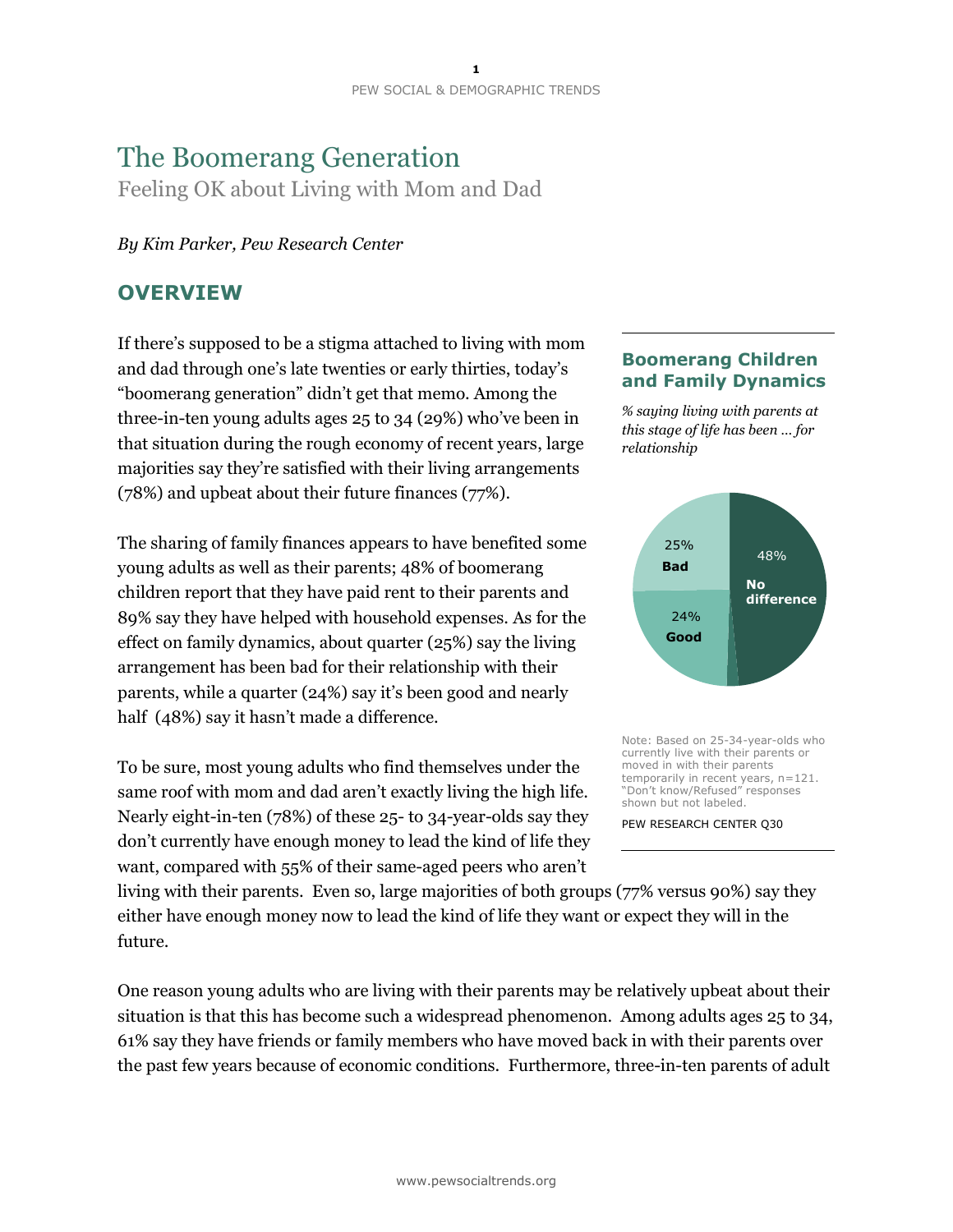children (29%) report that a child of theirs has moved back in with them in the past few years because of the economy.

These findings are based on a new Pew Research Center survey of 2,048 adults nationwide conducted Dec. 6-19, 2011, that explores the family dynamics and economics of multigenerational living at a time when the number of multi-generational family households in the country continues to rise.

A Pew Research analysis of Census Bureau data shows that the share of Americans living in multi-generational family households is the highest it has been since the 1950s, having

increased significantly in the past five years.<sup>1</sup> Adults ages 25 to 34 are among the most likely to be living in multi-generational households: In 2010, 21.6% lived in this type of household, up from 15.8% in 2000 (the vast majority were living with their parents). The share of 25- to 34-year-olds living in multi-generational households was at its lowest in 1980 (11%) and has risen steadily since then, spiking upward since the recession started in 2007.

In some cases, the economics of multigenerational households can be beneficial for both adult children and their parents. While many young adults help defray their parents' household expenses, living with mom and dad can also be a financial lifeline. In 2010, the poverty rate for young adults ages 25 to 34 who lived in multi-generational households was 9.8%. This compared with a poverty rate of 17.4% among young adults living in other households.<sup>2</sup>

 $\overline{a}$ 

### **Rising Share of Young Adults Living in Multi-Generational Households**





Source: Pew Research Center analysis of U.S. Decennial Census data, 1940-2000 and 2010 American Community Survey (IPUMS)

PEW RESEARCH CENTER

 $<sup>1</sup>$  For this analysis "multi-generational households" include households with: two adult generations (parents and adult children age</sup> 25 or older where either generation can be the household head); three generations (parents, adult children, grandchildren); skipped generations (grandparents and grandchildren without parents); and more than three generations. By defining adult children as age 25 or older rather than age 18 or older, 18- to 24-year-olds living at home are not treated as an adult generation. <sup>2</sup> "Other households" (i.e. non-multi-generational) include households with: one generation or two generations (parent or parents and their child or children under age 25).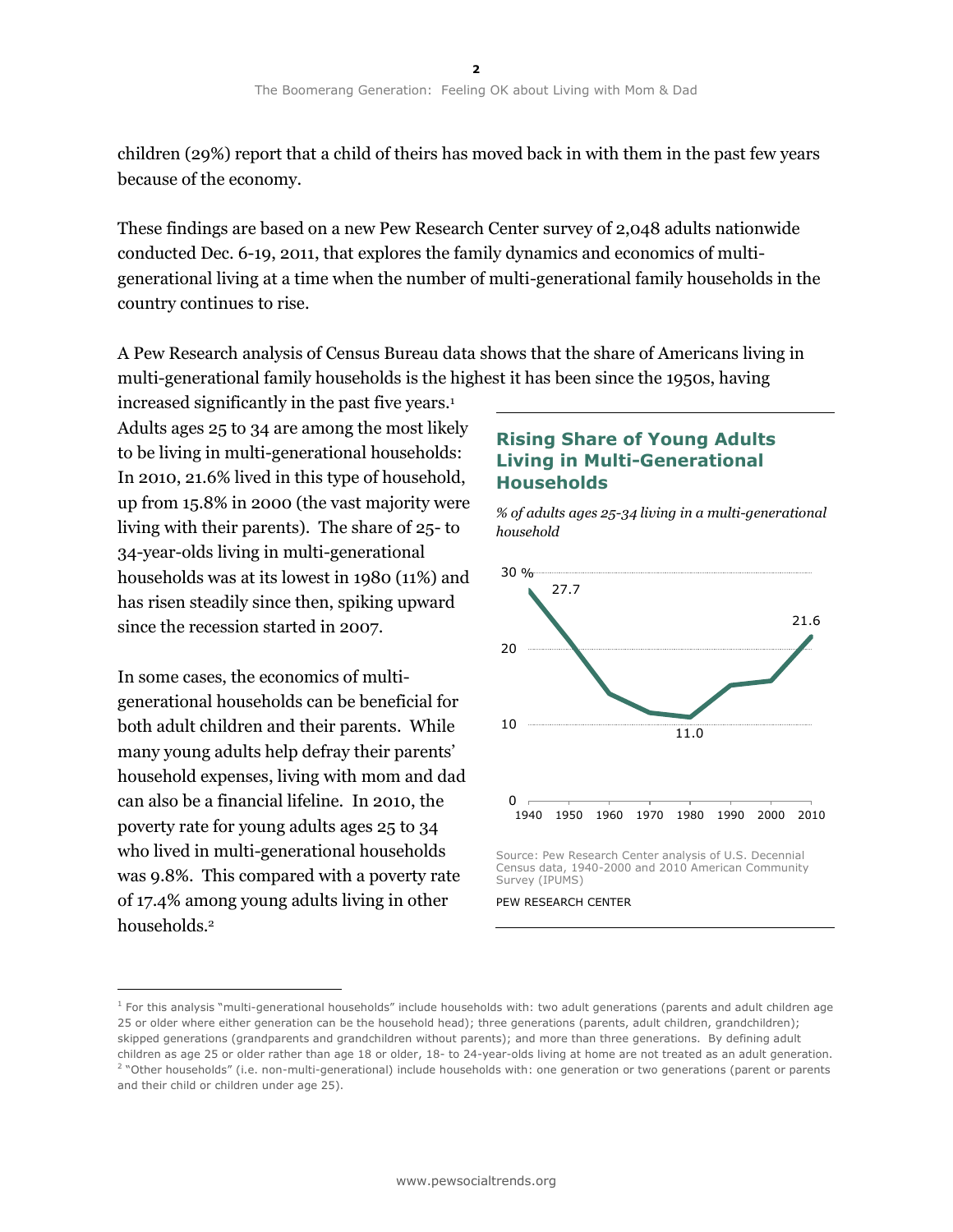# **Financial Ties, but Not Dependency**

Since the onset of the recession, the economic backdrop for young adults has been bleak. The unemployment rate for the youngest workers (those ages 18 to 24) soared from 2007 to 2010 and has only come down slightly over the past year. Adults in their late 20s and early 30s have fared somewhat better in the labor market, but they have felt the sting of tough economic times in other areas of their lives. Many have had to settle for jobs they didn't really want just to make ends meet. Fully a third have gone back to school, and an equal share (34%) have postponed either marriage, parenthood or both. 3

All of this economic upheaval appears to be giving rise to a protracted set of economic ties between parents and their adult children. Among all adults ages 25 to 34, nearly four-inten (38%) say their current financial situation is linked to their parents' financial situation. Some 18% say it is linked "a great deal" and 19% say it is linked "some." The remaining 25 to 34-year-olds describe the extent to which their current financial situation is linked to their parents as "not too much" (20%) or "not at all" (41%).

Not surprisingly, young adults who are living at home see a stronger linkage between their finances and those of their parents. Among

 $\overline{a}$ 

### **Adult Children, Parents and Financial Ties**

*How much is your current financial situation linked to your parents' financial situation? (%)*



Notes: Based on adults ages 25-34 with at least one living parent, n=433. "Don't know/Refused" responses not shown. PEW RESEARCH CENTER Q26

those ages 25 to 34 who live with their parents now or moved back in temporarily in recent years, 53% say there is a great deal or some connection between their financial situation and their parents'. This compares with only 32% of young adults who are not living with their parents.

For the most part, young adults who say their financial situation is linked to their parents' see this as a benefit rather than a burden. Among 25- to 34-year-olds 72% say their parents' financial situation has had a positive impact on their own financial situation. Only 25% say it has had a negative impact.

<sup>&</sup>lt;sup>3</sup> For further analysis of how the recession has affected young adults in the labor force and in other aspects of their lives, see "[Young, Underemployed and Optimistic, Coming of Age Slowly in a Tough Economy](http://www.pewsocialtrends.org/2012/02/09/young-underemployed-and-optimistic/)." Pew Research Center's Social & Demographic Trends project, Feb. 9, 2012.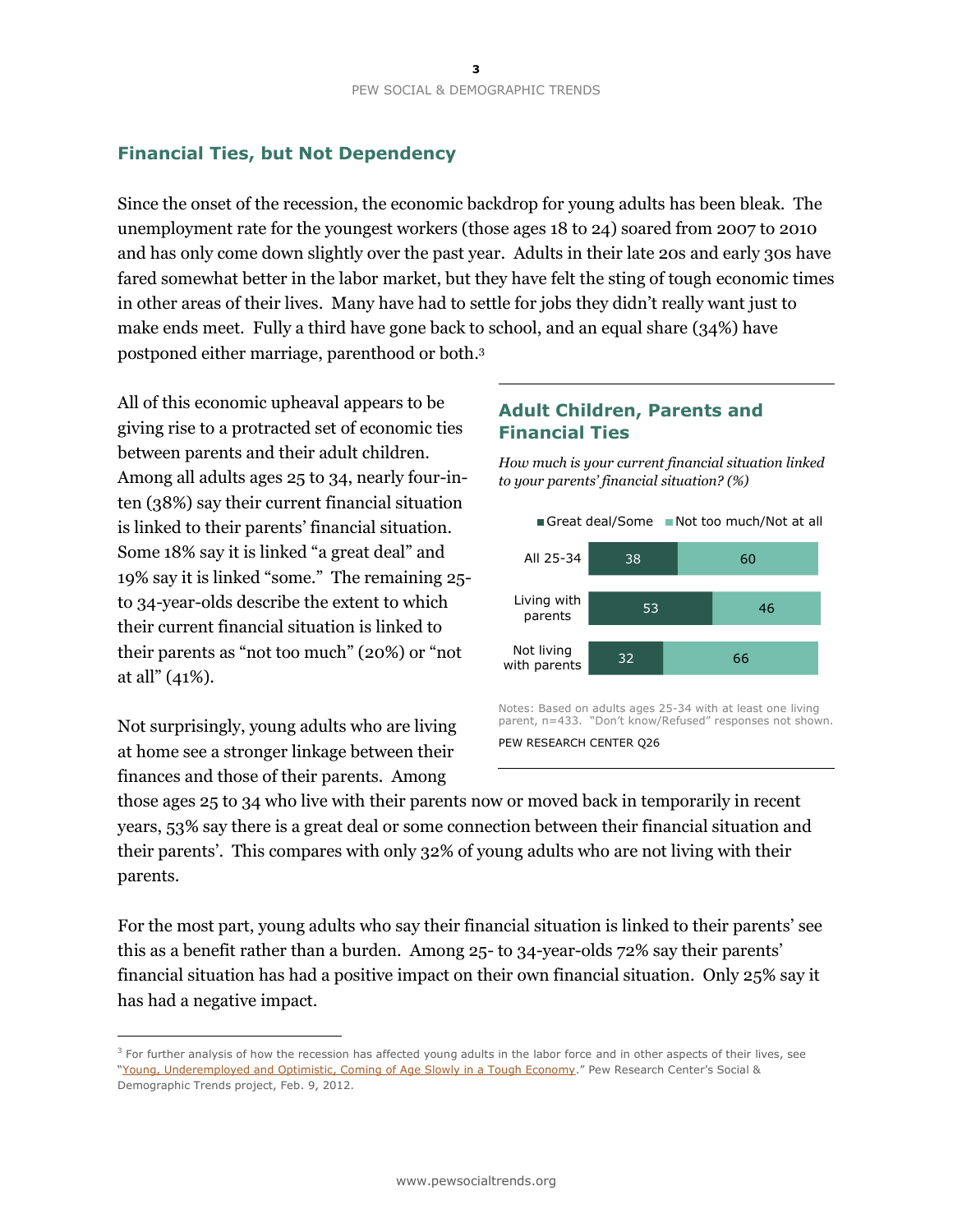In spite of the connection they see between their finances and their parents', relatively few young adults say they receive direct financial assistance on a regular basis from their parents or other family members. Among adults ages 25 to 34, only 8% say they regularly receive money or financial assistance from their family. The share is significantly higher for adults ages 18 to 24 (34%). In addition, young adults who are enrolled in school are more highly dependent on their parents for financial support (31% receive regular financial help) than are those who are not enrolled (12%).

# **Other Key Findings**

- While much of this report looks at 25- to 34-year-olds, it also includes analysis of a broader universe of young adults—those ages 18 to 34. This provides a larger sample size and allows for deeper demographic analysis among young adults. There is little variation in young adults' living arrangements by gender or race. Among those ages 18 to 34, men (40%) are just as likely as women (38%) to live with their parents now or to have moved back home temporarily. Similarly, there is no significant difference in the share of young whites (38%) and young blacks (32%) who have lived with their parents in recent years. Young Hispanics are slightly more likely to have lived with the parents (45%), although this difference is not statistically significant.
- Educational attainment is linked to living arrangements only for young adults in their early 30s. Among adults ages 30 to 34, those without a college degree are twice as likely as those who have graduated from college to be living with or have moved back in with their parents (22% vs. 10%). Among those younger than 30, educational attainment is not correlated with living arrangements.
- Young adults who are not employed are more likely than those who are working to be living with their parents or to have moved back home temporarily in recent years. Among 18- to 34-year-olds who are not employed, nearly half (48%) have lived with their parents. This compares with only 30% of those who are employed full time.
- The youngest adults—those ages 18 to 34—who are living at home (or moved back in temporarily in recent years) have a much more positive view than those in their late 20s and early 30s on how this has affected their relationship with their parents. Fully 41% of 18- to 24-year-olds say living with their parents at this stage of life has been good for their relationship, while only 12% say it's been bad for the relationship. The 18- to 24-year-olds who have lived with their parents are much less likely than 25- to 34-year-olds to say moving back home was an economic necessity.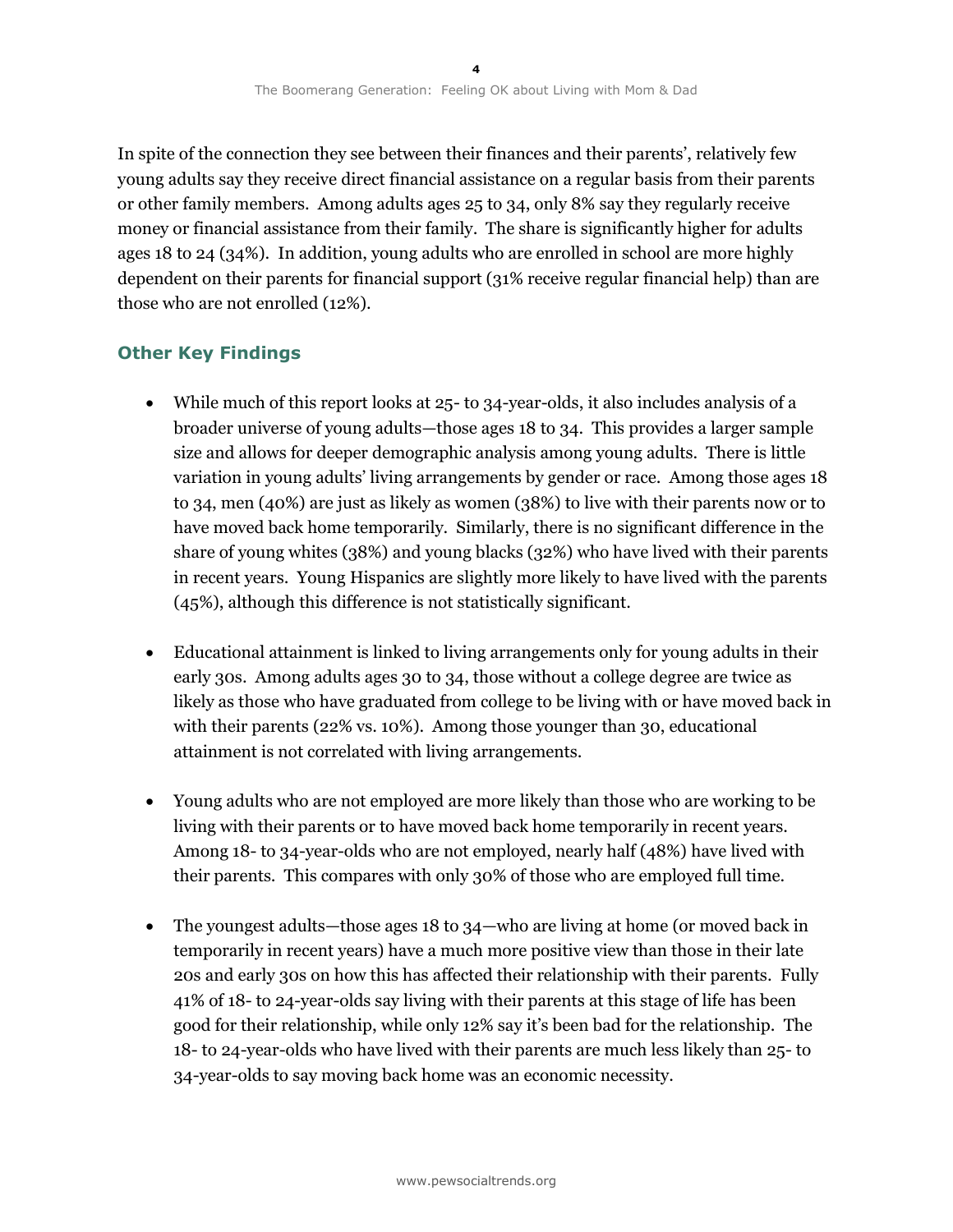- Parents who say an adult child of theirs has moved back home in recent years because of economic conditions are just as satisfied with their family life and housing situation as are those parents whose adult children have not moved back home.
- Census data show that during the recession years (2007-2009) the share of Americans living in multi-generational households increased more among adults ages 25 to 34 than among any other age group.

### **About the Data**

**The general public survey** is based on telephone interviews conducted Dec. 6-19, 2011, with a nationally representative sample of 2,048 adults ages 18 and older living in the continental United States, including an oversample of 346 adults ages 18 to 34. A total of 769 interviews were completed with respondents contacted by landline telephone and 1,279 with those contacted on their cellular phone. Data are weighted to produce a final sample that is representative of the general population of adults in the continental United States. Survey interviews were conducted under the direction of Princeton Survey Research Associates International, in English and Spanish. Margin of sampling error is plus or minus 2.9 percentage points for results based on the total sample and 4.4 percentage points for adults ages 18-34 at the 95% confidence level.

For a more detailed description of the survey methodology, see "Young, Underemployed and Optimistic: Coming [of Age, Slowly, in a Tough Economy](http://www.pewsocialtrends.org/2012/02/09/young-underemployed-and-optimistic/)".

**Data on multi-generational family households** comes from Pew Research calculations of the U.S. Census Bureau's American Community Surveys (ACS) in 2007, 2008, 2009 and 2010, provided by the Integrated Public-Use Microdata Series (IPUMS). The trends on Americans' living arrangements come from Pew Research calculations of Decennial Census data from 1900 to 2000 also provided by IPUMS.

For this report, multi-generational households include households with:

- Two generations: parents (or in-laws) and adult children ages 25 and older (or children-in-law); either generation can "head" the household
- Three generations: parents (or in-laws), adult children (or children-in-law), grandchildren
- "Skipped" generations: grandparents and grandchildren, without parents
- More than three generations

For a more detailed description of types of households and the methodology used for the Pew Research analysis of Census data, see "[Fighting Poverty in a Tough Economy, Americans Move in with Their Relatives](http://www.pewsocialtrends.org/2011/10/03/fighting-poverty-in-a-bad-economy-americans-move-in-with-relatives/)".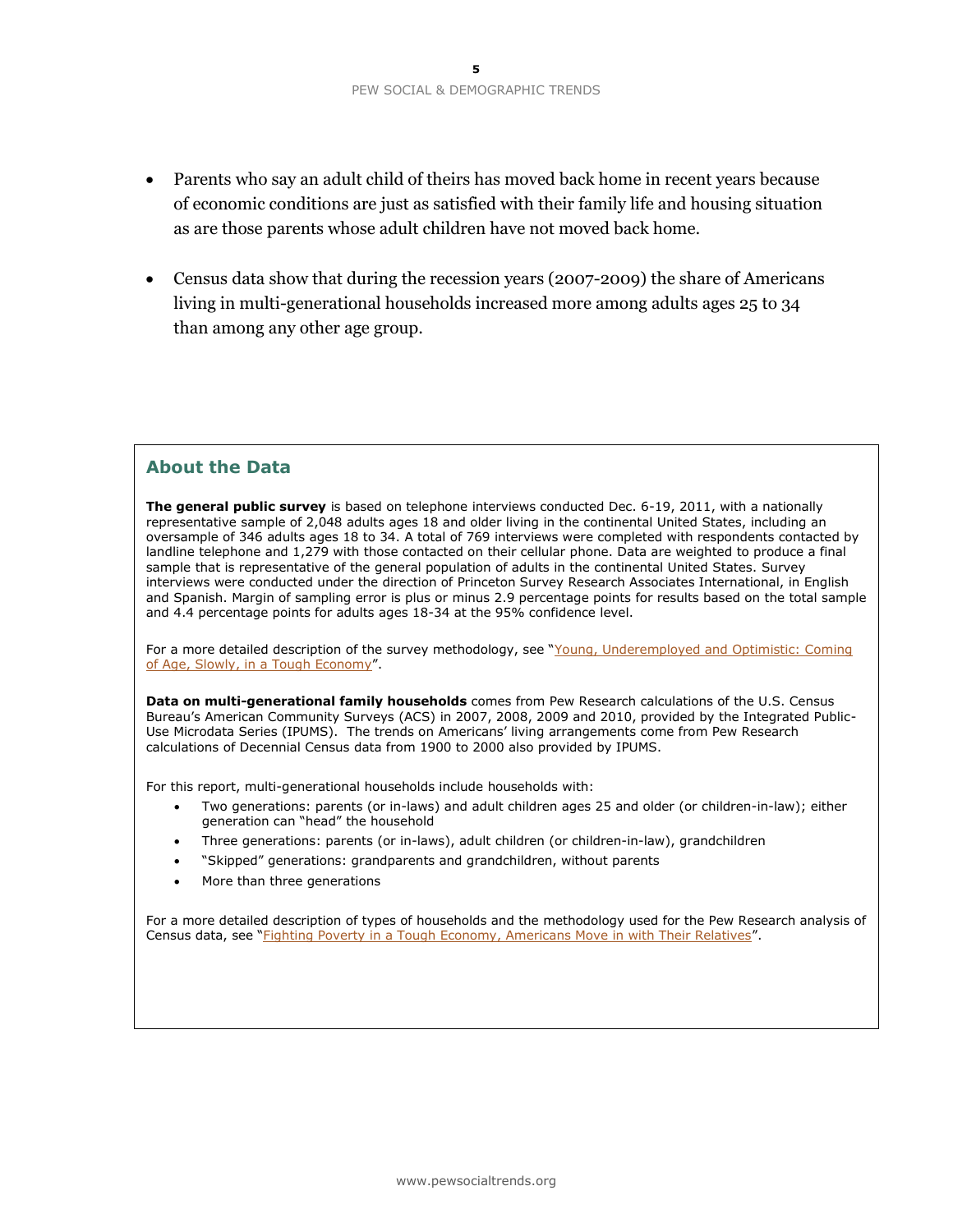# **WHO ARE THE BOOMERANG KIDS?**

This generation of young adults has sometimes been labeled the "boomerang generation" for its proclivity to move out of the family home for a time and then boomerang right back. The Great Recession seems to have accelerated this tendency. The Pew Research survey found that among all adults ages 18 to 34, 24% moved back in with their parents in recent years after living on their own because of economic conditions.

Of course some young adults were already living at home for reasons that may or may not have to do with the weak economy. The youngest adults—ages 18 to 24—are more likely to fall into

this category. According to the survey 40% of 18- to 24-year-olds currently live with their parents, and the vast majority of them say they did not move back home because of economic conditions (in fact many of them may have never moved out in the first place). Among those ages 25 to 34, only 12% currently live with their parents, but another 17% say they moved back home temporarily in recent years because of economic conditions.

Overall, 39% of all adults ages 18 to 34 say they either live with their parents now or moved back in temporarily in recent years, but there is considerable variance by age. Among 18- to 24-year-olds more than half (53%) live at home or moved in for a time during the past few

 $\overline{a}$ 

### **Youngest Adults Staying Close to Home**



*% saying they live with parents now or moved back in with parents temporarily because of economy*

years. Among adults ages 25 to 29, 41% live with or moved back in with their parents, and among those ages 30 to 34, 17% fall into this category.

Young men and young women are equally likely to fall into this category—40% of men ages 18 to 34 and 38% of women in the same age group either live with their parents now or moved back in for a time because of the economy. While there is no significant difference in the share of young whites, blacks or Hispanics who are living with their parents, young whites and Hispanics are much more likely than young blacks to have moved back in with their parents temporarily because of economic conditions. 4

<sup>4</sup> For analytic purposes, where specified, the broader universe of young adults ages 18 to 34 is used for sub-group analysis.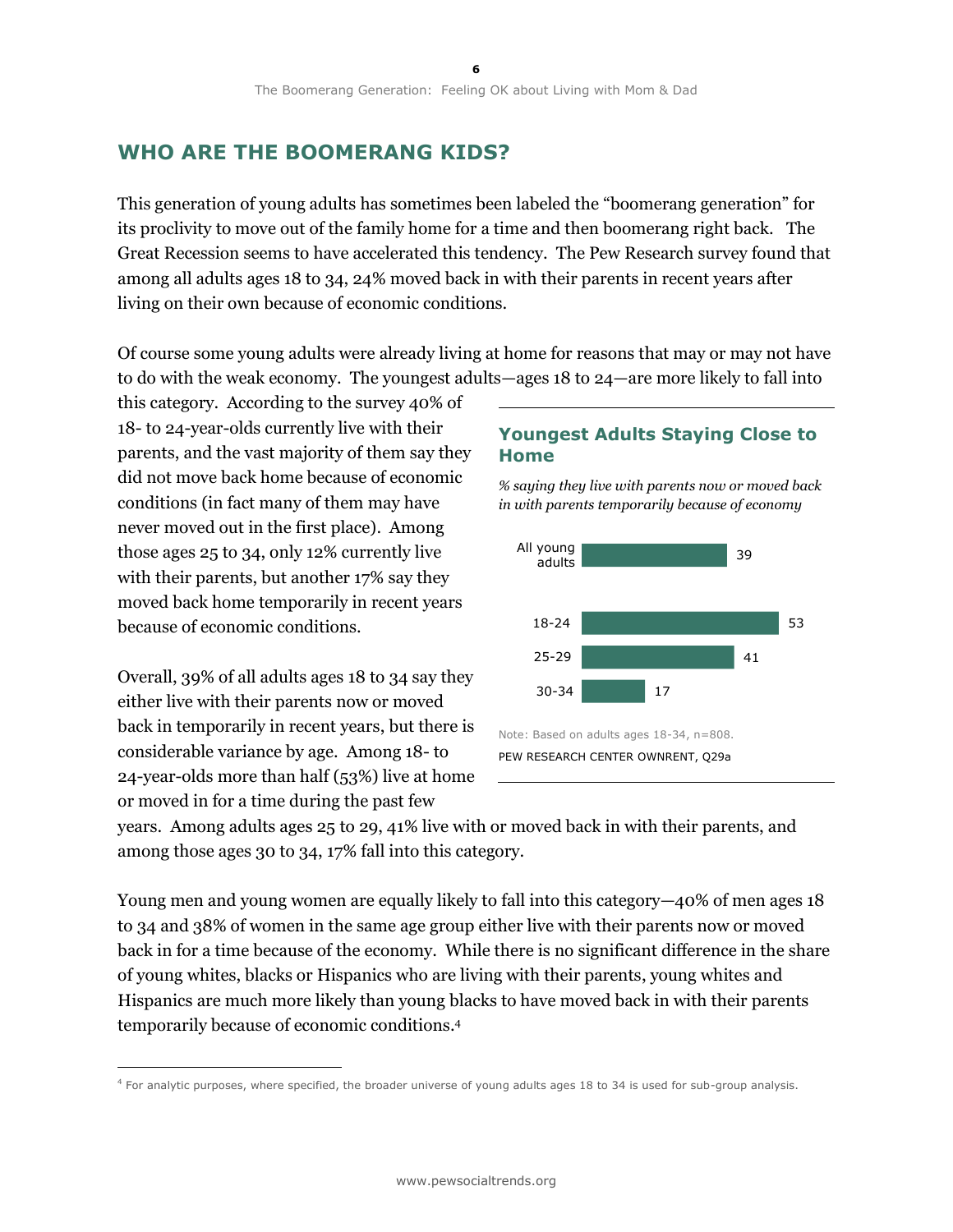Educational status is linked with living arrangements for young adults in their 30s, but not for those under age 30. Among 30- to 34-year-olds, college graduates are significantly less likely than non-college graduates to be living at home (10% vs. 22%). Among adults ages 18 to 29, educational status is not related to living arrangements: 42% of college graduates in this age group live with their parents, as do 50% of those who are currently enrolled in school and 49% of those who are not enrolled and do not have a college degree.

Employment status is correlated with living arrangements among young adults. Nearly half (48%) of adults ages 18 to 34 who are not employed either live with their parents or moved in with them temporarily because of economic conditions. Among those who are employed full or part time, 35% are living at home or moved back for a time. Young adults who are not just working but feel they are in a "career" are among the least likely to be living with their parents. Only 17% of these young adults are living at home. By comparison, 42% of young working adults who say their job is a stepping stone to a career or just a job to get them by are living with their parents or have done so in recent years.

Similarly, working young adults who are not satisfied with their wages have a greater likelihood of living at home. Among those who say they do not get paid enough for the kind of work they do, 41% are living with their parents or moved back in for a time because of the economy. Among those who say they do get paid enough, only 27% are living at home.

### **A Widespread Phenomenon**

Whether or not they live with their parents, most young adults say they have a friend or family member who has moved back in with their parents in the past few years because of economic conditions. Among all 18- to 34 year-olds, 63% say they know someone who had to move back home because of the economy.

Young adults who are themselves living at home (or who moved back in temporarily) are more likely than others to know someone in the same situation. More than seven-in-ten young adults who are living with their parents

# **Most Young Adults Know Someone Who's Moved Back Home**

*% saying…*



PEW RESEARCH CENTER Q32, 33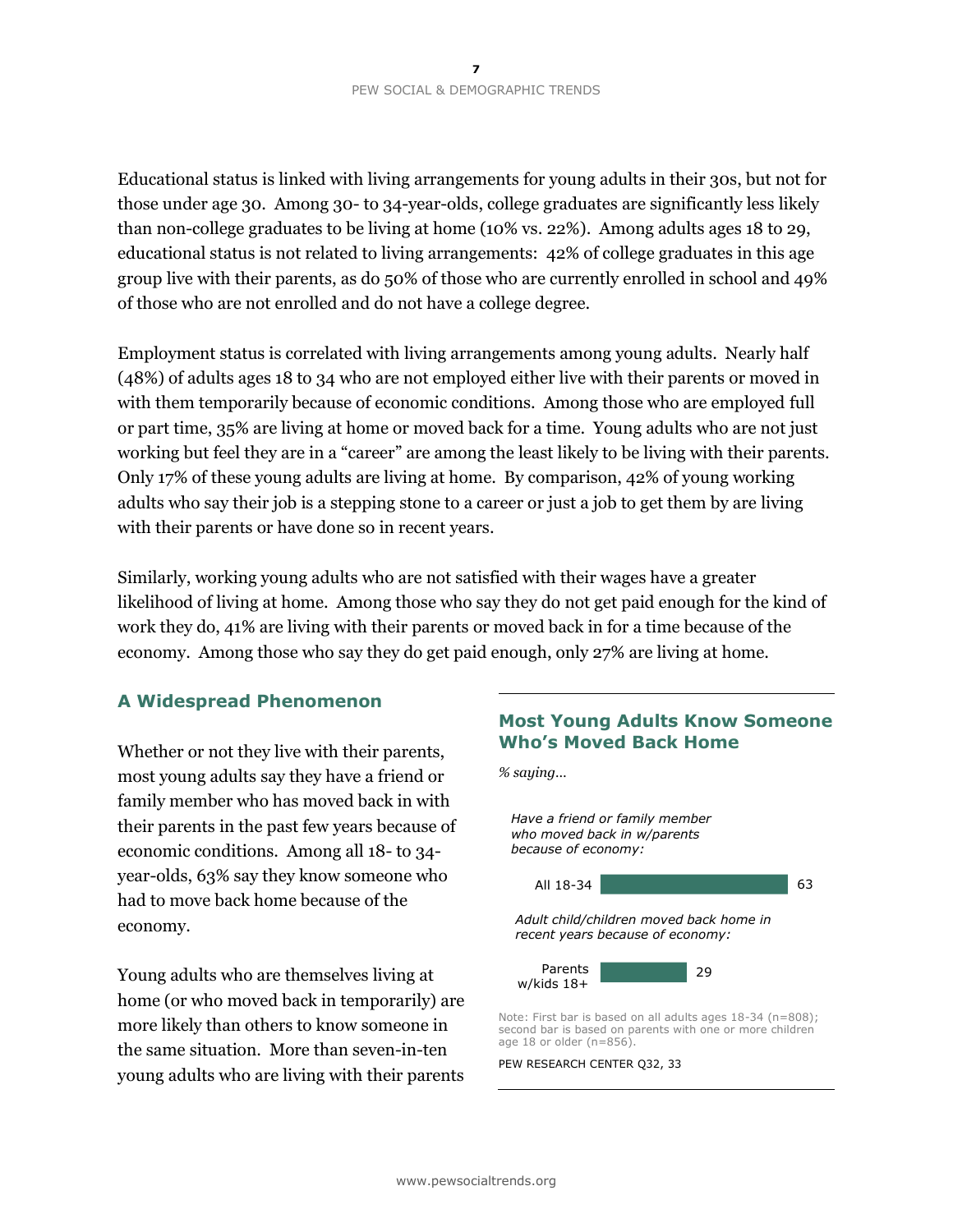say they have a friend or family member who moved back home in recent years. This compares with 58% of young adults who are living on their own.

Roughly one-in-three parents of adult children (29%) say that an adult child of theirs has moved back in with them in the past few years because of economic conditions. Mothers of adult children are more likely than fathers to report that their adult child has moved back home in recent years (35% vs. 21%). And Hispanic parents are more likely than black or white parents to say they've had an adult child move back home recently.

There is no clear socio-economic pattern to this. Parents with annual household incomes of \$100,000 or more are just as likely as those with incomes under \$30,000 to say their adult child has moved back home because of economic conditions.

# **How Living at Home Affects Outlook, Relationships**

Parents who say their adult children have moved back in with them are just as satisfied with their family life and housing situation as are those parents whose adult children have not moved back home. And the same can be said of the adult children. Fully 68% of young adults ages 18 to 34 who are living with their parents or moved back in temporarily because of economic conditions say they are very satisfied with their family life. This compares with 73% of young adults who are not living with their parents (a statistically insignificant difference). Similarly, 44% of young adults who live with their parents say they are very satisfied with their present housing situation. A similar proportion (49%) of young adults who live on their own say the same.

And living with mom and dad hasn't dampened the economic optimism of these young adults. Overall, young adults are much more optimistic than middle-aged and older adults about their financial future, in spite of the tough economic times and difficult labor market they are facing. Young adults who are currently living with their parents or moved back in temporarily because of economic conditions are less likely than their counterparts who are living on their own to say they have enough money to live the kind of life they want. Among those ages 18 to 34, 21% say they have enough money now, compared with 38% of young adults who are not living with their parents.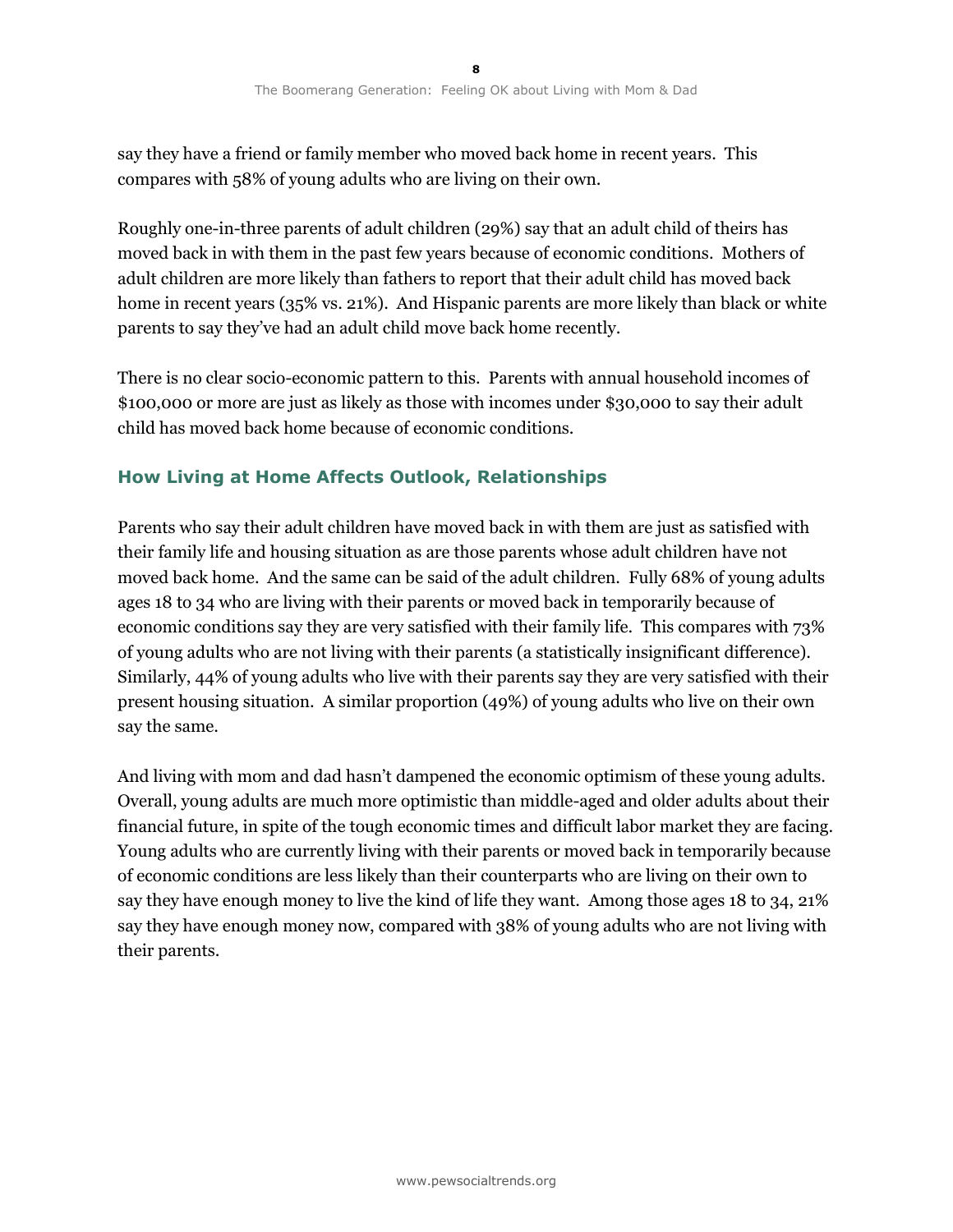However, among those young adults who say they do not have enough money now, equal shares of those who live with their parents and those who do not are optimistic that they will earn enough in the future—83% of those who live at home (or moved back temporarily) and 84% of those who live on their own say they will have enough money in the future to live the kind of life they want.

Living at home with mom and dad may be an economic necessity for many young adults, but how does it affect their relationship with their parents? Survey findings suggest that the effect is more positive than negative. Overall, 34% of adults ages 18 to 34 who live with their parents or move backed in temporarily because of economic conditions say that living with

### **Living Arrangements Don't Dampen Optimism**

*% of 18- to 34-year-olds who don't have enough income now…*



their parents at this stage of life has been good for the relationship. Only 18% say this has been bad for their relationship with their parents, and 47% say it hasn't made any difference.

Views on this differ, however, based on age and on an individual's circumstances. Among young adults who are living with their parents, the youngest ones (ages 18 to 24) tend to give the most upbeat assessment of how living at home has impacted their relationship with their parents. Fully 41% of these 18- to 24-year-olds say living at home at this stage of life has been good for their relationship with their parents. Only 12% say it's been bad for their relationship, and 47% say it hasn't made a difference. Opinion is more evenly split among those ages 25 to 34: 24% say living at home has been good for their relationship with their parents, an equal share (25%) say it's been bad for their relationship, and 48% say it hasn't made a difference.

Young adults who say moving back home was an economic necessity have a more negative view of how this living arrangement has affected their relationship with their parents. Among those who say they moved back in with their parents after living on their own, 25% say this was good for their relationship, 24% say this was bad for their relationship, and 50% say it hasn't made any difference.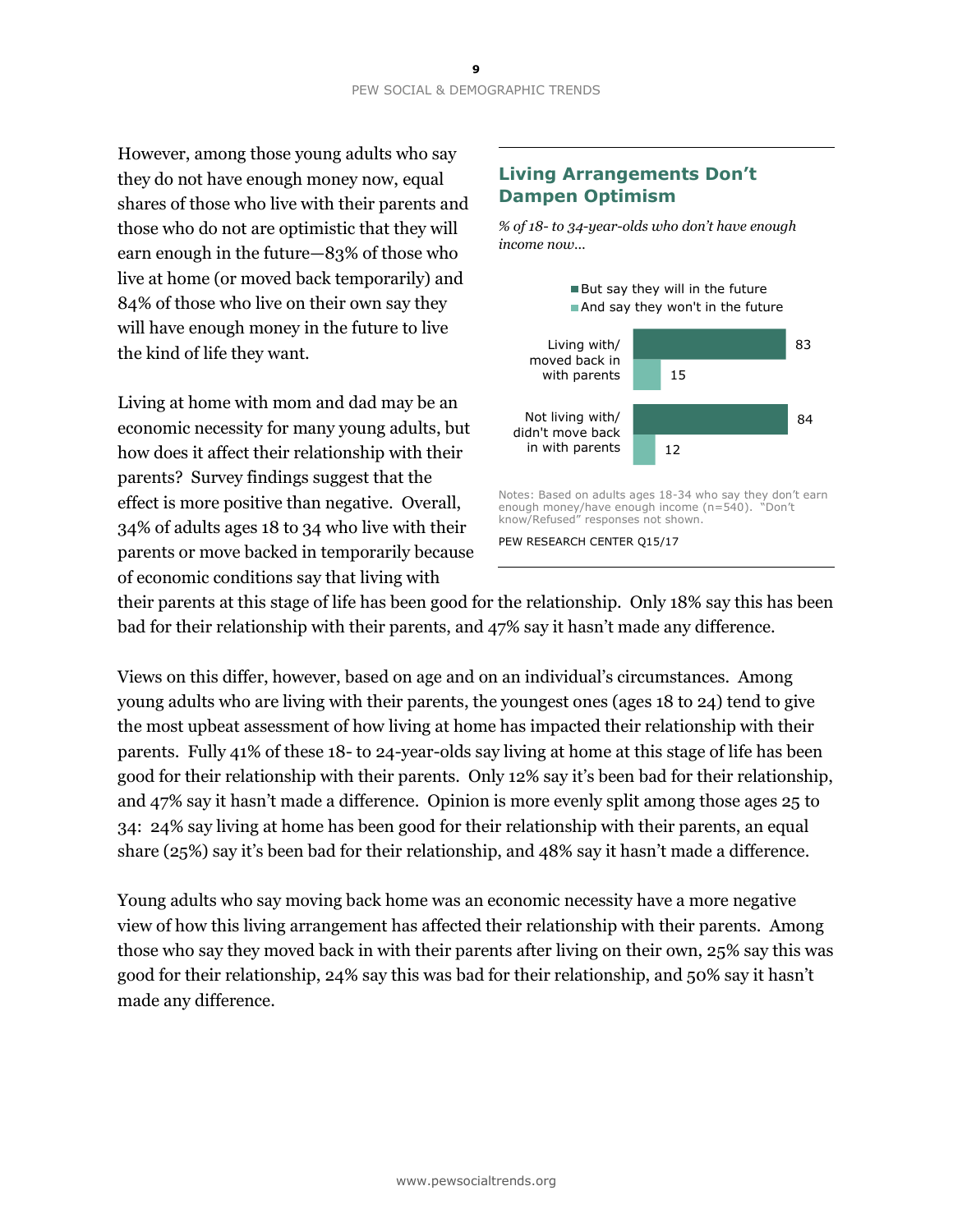The views of young adults who are living with their parents but say they didn't move in because of the economy are much more positive. Nearly half of these young adults say living with their parents at this stage of life has been good for their relationship. Only 8% say this has been bad for their relationship, and 44% say it hasn't made any difference.

**The Rise of Multi-Generational Households**

 $\overline{a}$ 

### **How Does Living with Mom & Dad Affect the Relationship?**

*% saying living with parents has been … for relationship*



Notes: Based on adults ages 18-34 who currently live with their parents or moved in with their parents temporarily in recent years, n=318. "Don't know/Refused" responses not shown.

PEW RESEARCH CENTER Q30

Young adults moving back in with their parents is part of a broader trend toward multigenerational living. The number of Americans living in multi-generational households has been increasing steadily since 1980. Demographic forces such as delayed marriage and a wave of immigration have contributed to the increase.<sup>5</sup>

During the recent recession, which officially began in December 2007 and ended in June 2009, the number of Americans living in multi-generational households rose sharply. A 2011 Pew Research Center report found that from 2007 to 2009 the increase in the number of Americans living in multi-generational households—from 46.5 million to 51.4 million—was the largest increase in modern history.<sup>6</sup>

The 2011 report linked the rise in multi-generational living to the economy. Unemployed adults, whose numbers grew substantially during the recession, are much more likely than those with jobs to be living in a multi-generational household. The recession's impact on personal finances also likely contributed to the increase. From 2007 to 2009, median income

<sup>&</sup>lt;sup>5</sup> For more information on trends in multi-generational living from 1980-2006, see "The Return of the Multi-Generational Family [Household](http://www.pewsocialtrends.org/2010/03/18/the-return-of-the-multi-generational-family-household/)." Pew Research Center's Social & Demographic Trends project, March 18, 2010.

<sup>&</sup>lt;sup>6</sup> To read the 2011 report in its entirety, see "[Fighting Poverty in a Bad Economy, Americans move in with Relatives](http://www.pewsocialtrends.org/2011/10/03/fighting-poverty-in-a-bad-economy-americans-move-in-with-relatives/)." Pew Research Center's Social & Demographic Trends project, Oct 3, 2011.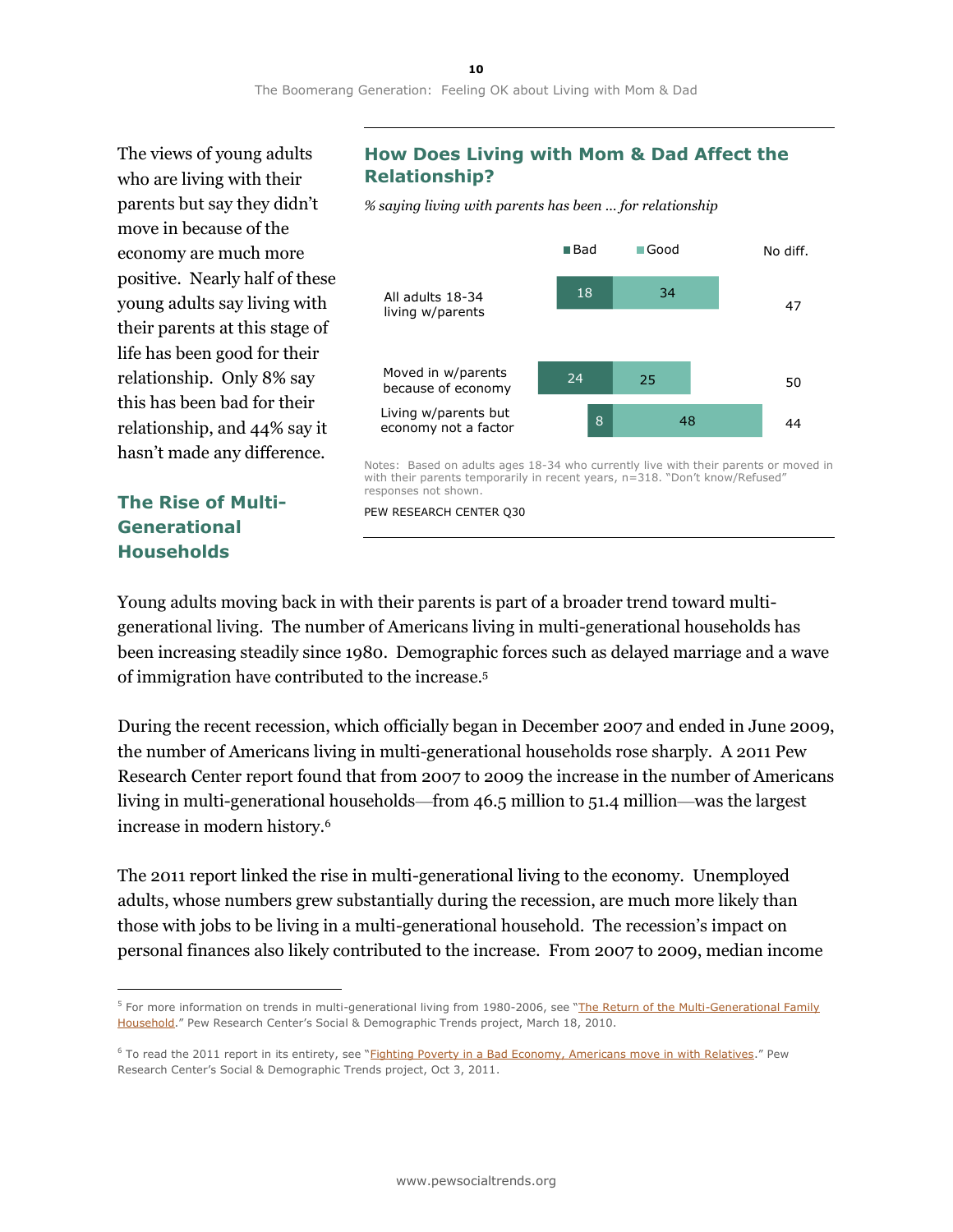went down and poverty rates went up. Over this period, the share of Americans living in multi-generational households increased more among young adults than among other age groups. By 2009, 21% of those ages 25 to 34 were living in multi-generational households, and the share had crept up even higher by the end of 2010 (to 21.6%). Among the total population, 17.5% were living in multi-generational households in 2010, up from 15.2% in 2006.

# **The Economics of Multi-Generational Living**

Young adults who live with their parents contribute to the household in various ways. Nearly all of the 18- to 34-year-olds surveyed (96%) say that they do chores around their parents' house. And fully 75% say they contribute to household expenses such as groceries or utility bills. More than a third (35%) pay rent to their parents.

Young men and young women are equally likely to say they do chores around the house and pay rent. However, more young women than young men say they contribute to household expenses (84% vs. 67%).

Young adults ages 18 to 24 are much less likely than their slightly older counterparts to say they pay rent or contribute to household expenses. Nearly half (48%) of those ages 25 to 34 who are living with their parents or moved in temporarily during tough economic times say they have paid rent to their parents. Only 25% of those under age 25 say they pay rent.



### **Young Adults Outpace Others in Multi-Generational Living**

Source: Pew Research Center analysis of U.S. Decennial Census data, 1940-2000 and 2010 American Community Survey (IPUMS).

PEW RESEARCH CENTER

# **Young Adults Pulling Their Weight**

*% of 18- to 34-year-olds living at home who say they…*



Note: Based on adults ages 18-34 who currently live with their parents or moved in with their parents temporarily in recent years, n=318.

PEW RESEARCH CENTER Q31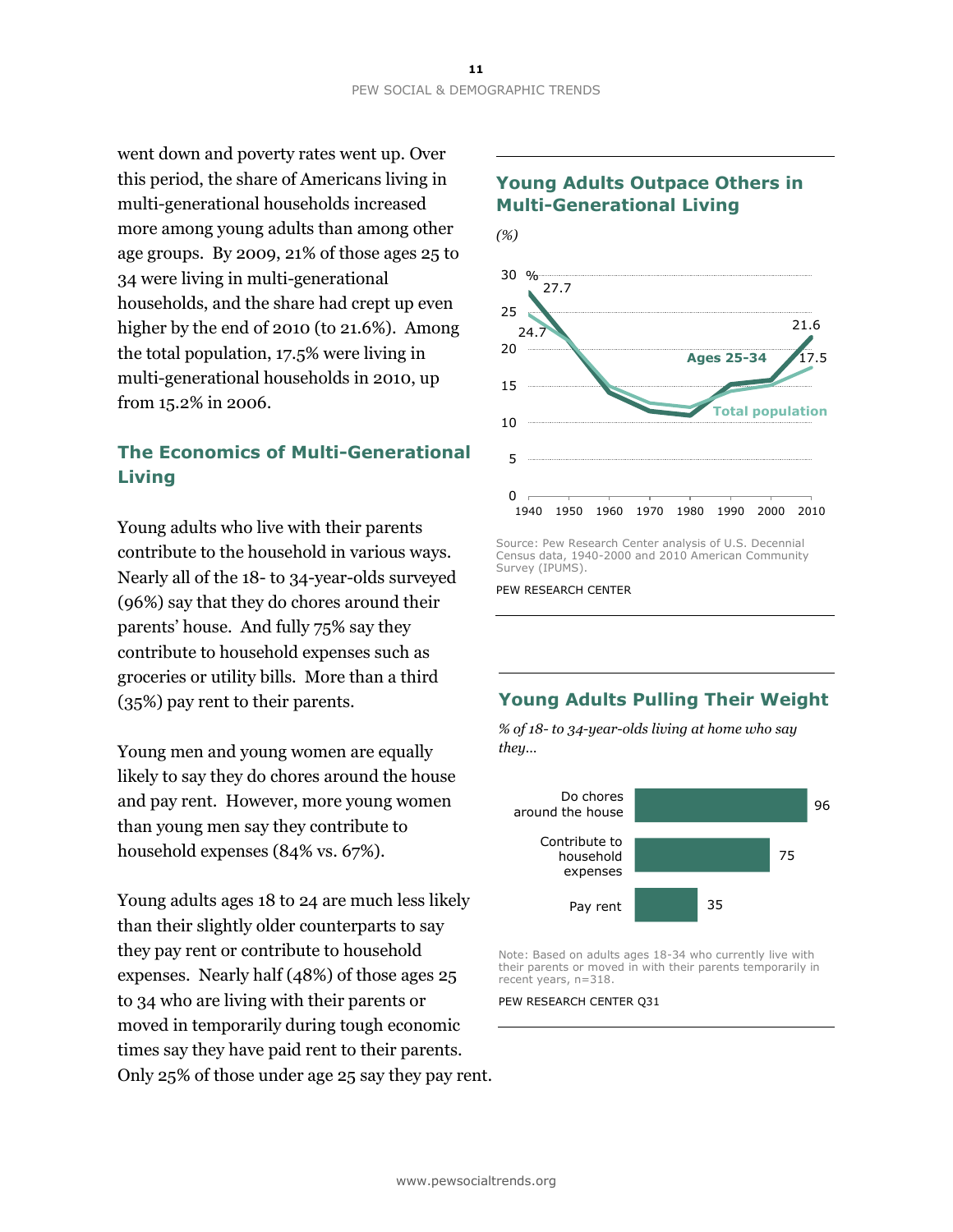Overall, the median income for multi-generational households is higher than the income for other types of households. This is attributable in part to the fact that there are more potential breadwinners in multi-generational households than in other households. After controlling for household size, the income of multi-generational households is actually slightly lower than that of other households.<sup>7</sup>

While multi-generational households may not provide higher incomes, they do appear to serve as an economic safety net. Americans who live in multi-generational households are less likely than those who live in other households to live in poverty. According to Census Bureau data, in 2010, 12.6% of those living in multi-generational households lived in poverty. This compares with 15.7% of those living in other households.<sup>8</sup>

The gap is especially wide among young adults, suggesting that living in a multi-generational household may be particularly beneficial for this age group. Fewer than one-in-ten 25- to 34 year-olds (9.8%) who resided in a multi-generational household in 2010 lived below the poverty line. By contrast, 17.4% of those who lived in another type of household lived in poverty.

Among middle-aged adults, the difference in poverty rates between those who lived in a multi-generational household and those who didn't were much smaller. For example, among those ages 35 to 44, the poverty rate was 12.2% for those living

 $\overline{a}$ 

### **Poverty Rates by Household Type, 2010**

*% of people living in poverty*



Source: Pew Research Center analysis of 2010 American Community Survey (IPUMS).

Note: Poverty thresholds vary with family size.

PEW RESEARCH CENTER

in a multi-generational household and 12.4% for those living in other households. The gap is somewhat wider among older Americans, though still not as dramatic as the gap among 25- to 34-year-olds.

<sup>&</sup>lt;sup>7</sup> See "[Fighting Poverty in a Bad Economy, Americans move in with Relatives](http://www.pewsocialtrends.org/2011/10/03/fighting-poverty-in-a-bad-economy-americans-move-in-with-relatives/)." Pew Research Center's Social & Demographic Trends project, Oct 3, 2011.

<sup>&</sup>lt;sup>8</sup> Poverty thresholds vary with family size, thus the threshold becomes higher as members are added to the family. Precise levels of the thresholds vary with age of the household head and the number of children younger than 18 living with the family. [\(http://www.census.gov/hhes/www/poverty/index.html\)](http://www.census.gov/hhes/www/poverty/index.html)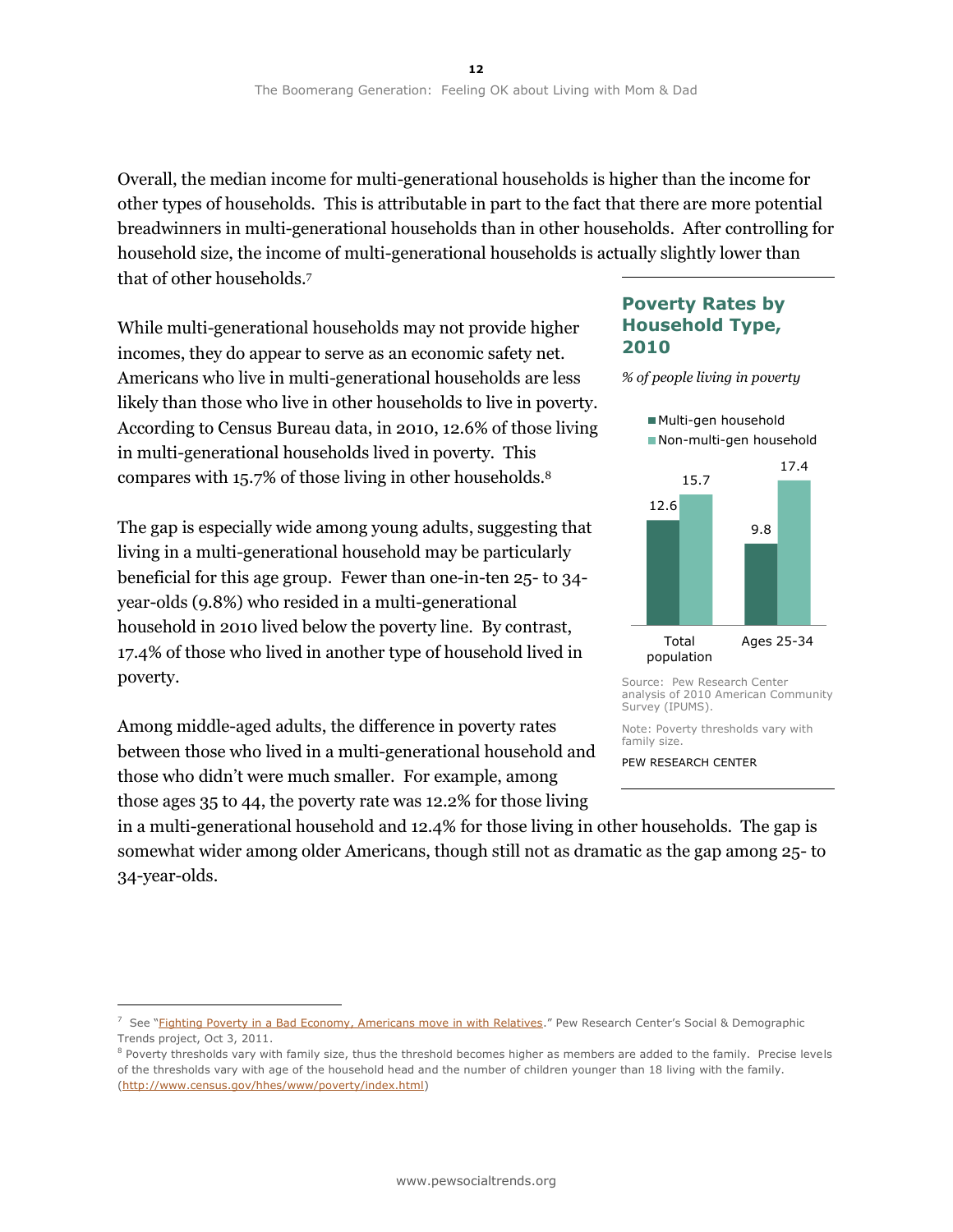### **Financial Connections across Generations**

Given the complexities of family economics along with tough economic times, it is not surprising that many young adults say their current financial situation is linked to their parents' financial situation. One-in-four adults ages 18 to 34 say there is a "great deal" of linkage between their financial situation and that of their parents. A similar proportion (23%) say there is "some" linkage between their financial situation and their parents'. The remaining 51% say their financial situation is linked to their parents' "not too much" (18%) or "not at all"  $(33\%).$ 

Young adults are much more likely than middle-aged and older adults to see a strong connection between their financial situation and their parents' financial situation. Among those ages 35 to 49 whose parents are still living, 31% say there is a great deal or some linkage between their financial situation and that of their parents. Among those ages 50 and older the share is slightly smaller (24%).

Among young adults themselves, the degree to which they perceive a link between their finances and their parents' varies with age. For the youngest adults, the connection is the strongest. Fully 60% of 18- to 24-year-olds say their financial situation is linked to their parents' a great deal or some. Among those ages 25 to 29, 44% say the same. For young adults in their early thirties, there is less likely to be a strong link between their finances and their parents'. A third (32%) say there is a great deal or some linkage between the two, while 66% describe it as not too much or not at all.

### **Financial Ties Vary with Age**

*% saying their financial situation is linked to their parents' financial situation "a great deal" or "some"*



Among those adults who believe there is at least some connection between their financial situation and that of their parents, the vast majority see this as a good thing. Three-quarters (74%) say their parents' financial situation has had a positive impact on their current financial situation. Only one-in-five say the impact has been negative.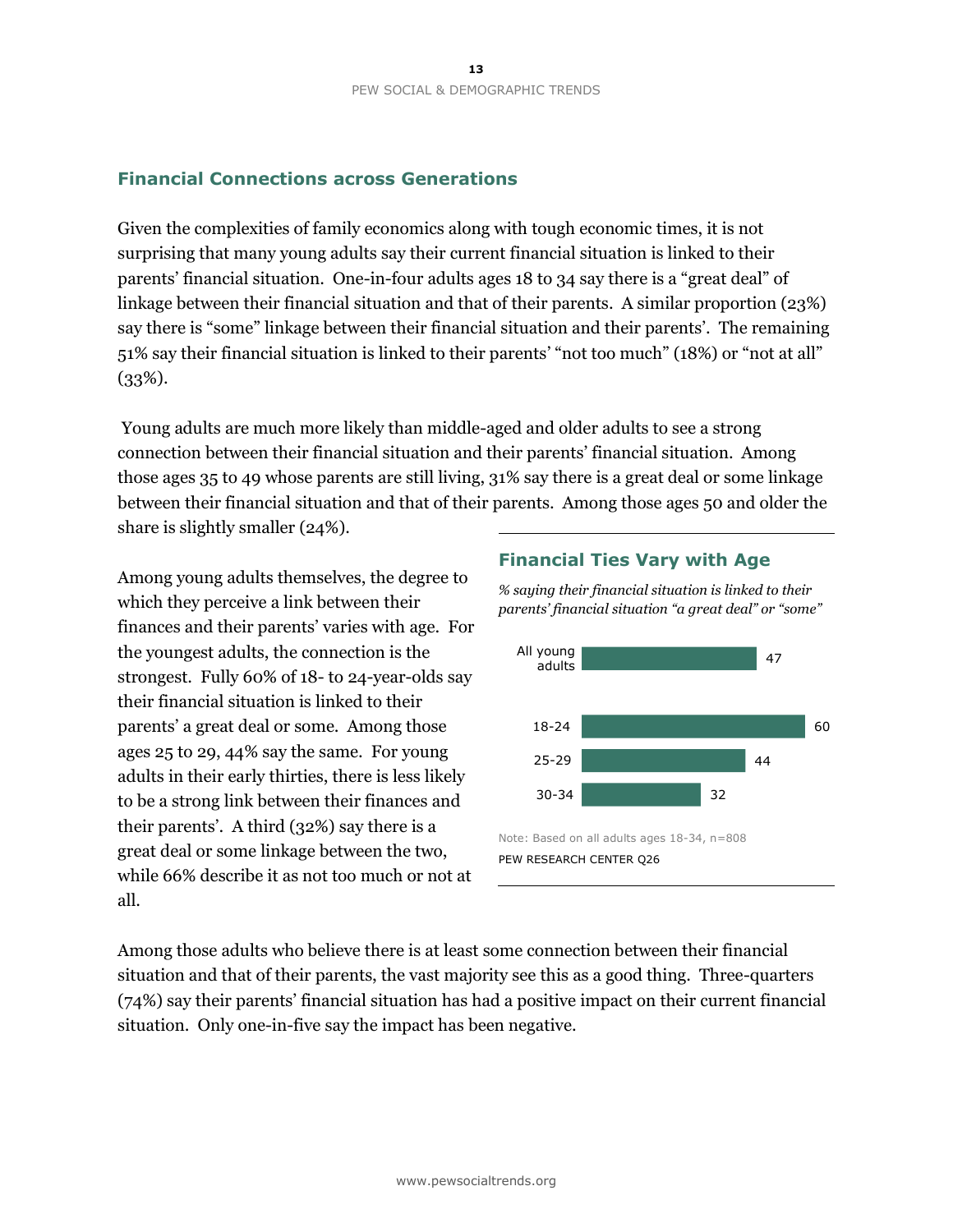This pattern holds true across age groups. Among 18- to 34-year-olds, as well as those ages 35 and older, most of those who see a connection between their financial situation and their parents' say the impact on them has been positive.

While many adults see a link between their finances and their parents' finances, relatively few say they actually receive regular financial assistance from their parents. Overall, 9% of all adults say they receive money or financial assistance from their parents or other family members on a regular basis. Among adults ages 18 to 34, the share is considerably higher (19%). Among those ages 35 and older, only 4% say they receive this type of help.

Not surprisingly, the youngest adults are the most likely to rely on their parents for regular assistance. Fully a third (34%) of 18- to 24 year-olds say their parents regularly give them money or financial help. Among those ages 25 to 34, only 8% say the same.

The share of young adults receiving assistance from their parents or other family members does not differ by gender or race. Young adults who are working full time are among the least likely to say they receive regular assistance from their parents.

### **Financial Assistance by Age**

*% saying they regularly receive money or financial assistance from parents or family members*



PEW RESEARCH CENTER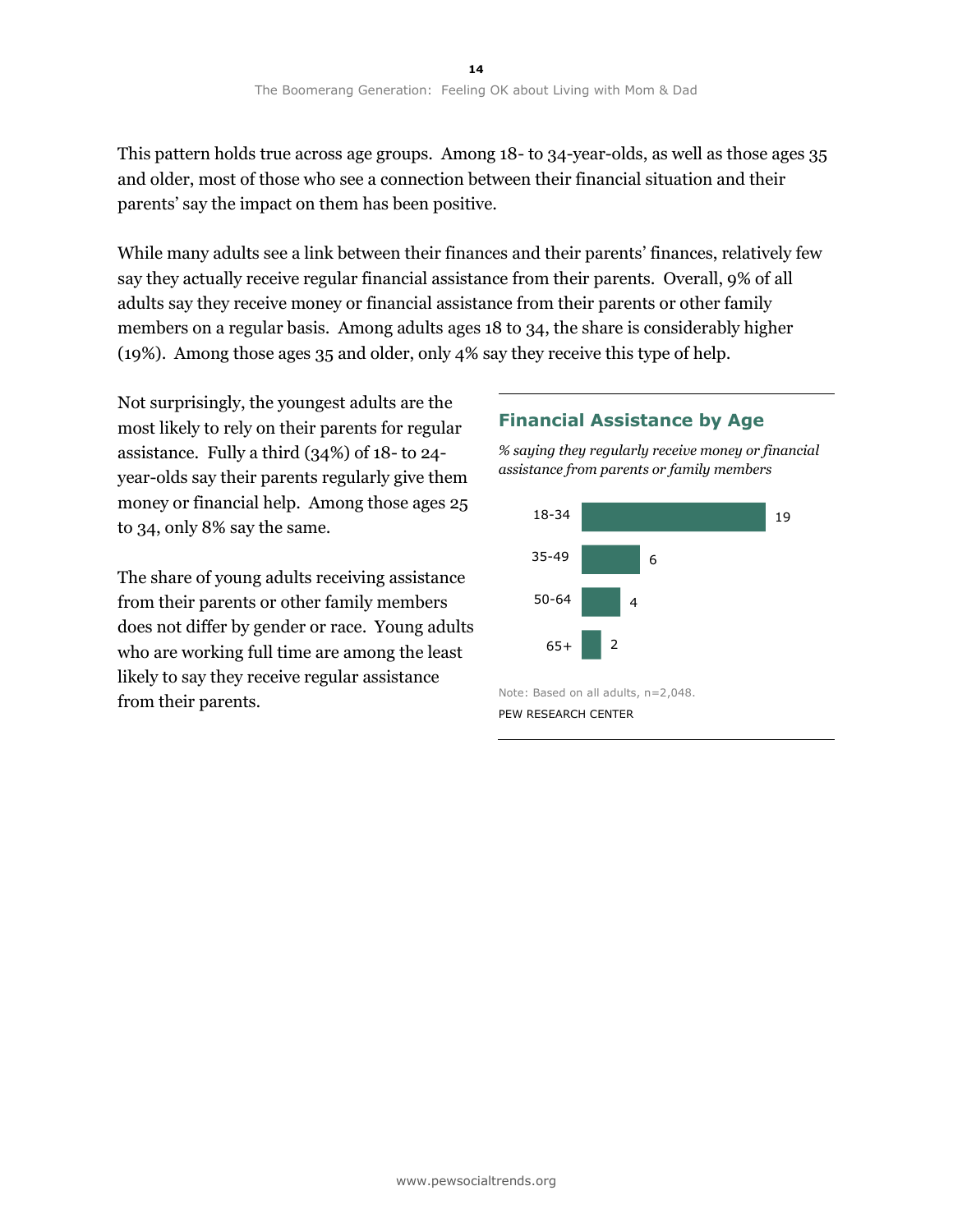# **APPENDIX 1: TOPLINE QUESTIONNAIRE**

### **PEW SOCIAL & DEMOGRAPHIC TRENDS DECEMBER 2011 YOUTH AND ECONOMY SURVEY TOPLINE OF SELECTED QUESTIONS DECEMBER 6-DECEMBER 19, 2011 TOTAL N=2,048, AGES 18-34 N=808**

#### **NOTE: ALL NUMBERS ARE PERCENTAGES. THE PERCENTAGES GREATER THAN ZERO BUT LESS THAN 0.5 % ARE REPLACED BY AN ASTERISK (\*). COLUMNS/ROWS MAY NOT TOTAL 100% DUE TO ROUNDING. UNLESS OTHERWISE NOTED, ALL TRENDS REFERENCE SURVEYS FROM SOCIAL & DEMOGRAPHIC TRENDS AND THE PEW RESEARCH CENTER FOR THE PEOPLE & THE PRESS. PERCENTAGES FOR SUB-GROUPS ARE NOT REPORTED WHEN N IS LESS THAN 100.**

#### **ASK ALL:**

 $\overline{a}$ 

Q.2 Next, please tell me whether you are satisfied or dissatisfied, on the whole, with the following aspects of your life: (First/Next) [**READ AND RANDOMIZE]** [**IF NECESSARY:** Are you satisfied or dissatisfied?]

**REQUIRED PROBE:** Would you say you are VERY (dis)satisfied or SOMEWHAT (dis)satisfied?

|        |        |        |                       | Sep  | Mar    | Oct            | lun  | Oct  | lan  | <b>Nov</b> |
|--------|--------|--------|-----------------------|------|--------|----------------|------|------|------|------------|
| Total  | 18-34  | $35+$  |                       | 2011 | 2011   | 2010           | 2008 | 2005 | 1999 | 1996       |
| -69    | 71     | 69     | Very satisfied        | 67   | 72     | 75             | 69   | 72   | 71   | 69         |
| 20     | 21     | 20     | Somewhat satisfied    | 22   | 19     | 19             | 22   | 19   | 20   | 21         |
|        | 4      | 6      | Somewhat dissatisfied |      | 4      | 4              | 4    | 4    | 4    | 6          |
|        |        |        | Very dissatisfied     | 4    |        | $\overline{2}$ |      |      |      |            |
| $\ast$ | $\ast$ | $\ast$ | Does not apply (VOL.) | n/a  | $\ast$ | $\ast$         |      |      | n/a  | n/a        |
|        |        |        | Don't know/Refused    |      |        |                |      |      |      |            |
|        |        |        | (VOL.)                |      |        |                |      |      |      |            |

b. Your personal financial situation

a. Your family life

|        |        |            |                           | vep. | iviai | vu     | 1 UU       |
|--------|--------|------------|---------------------------|------|-------|--------|------------|
| Total  | 18-34  | <u>35+</u> |                           | 2011 | 2011  | 2010   | $2009^{9}$ |
| 27     | 20     | 29         | Very satisfied            | 25   | 28    | 29     | 23         |
| 38     | 43     | 35         | Somewhat satisfied        | 35   | 39    | 40     | 43         |
| 16     | 20     | 15         | Somewhat dissatisfied     | 19   |       | 14     | 18         |
| 17     | 16     | 18         | Very dissatisfied         | 18   |       | 14     | 13         |
| $\ast$ | $\ast$ | $\ast$     | Does not apply (VOL.)     | n/a  | *     | $\ast$ | *          |
|        |        |            | Don't know/Refused (VOL.) |      |       |        |            |
|        |        |            |                           |      |       |        |            |

Sep

Mar

 $Oct$ 

 $E_{\alpha}$ 

<sup>&</sup>lt;sup>9</sup> In Feb 2009, the question read "Please tell me whether, on the whole, you are very satisfied, somewhat satisfied, somewhat dissatisfied, or very dissatisfied with the following aspects of your life…"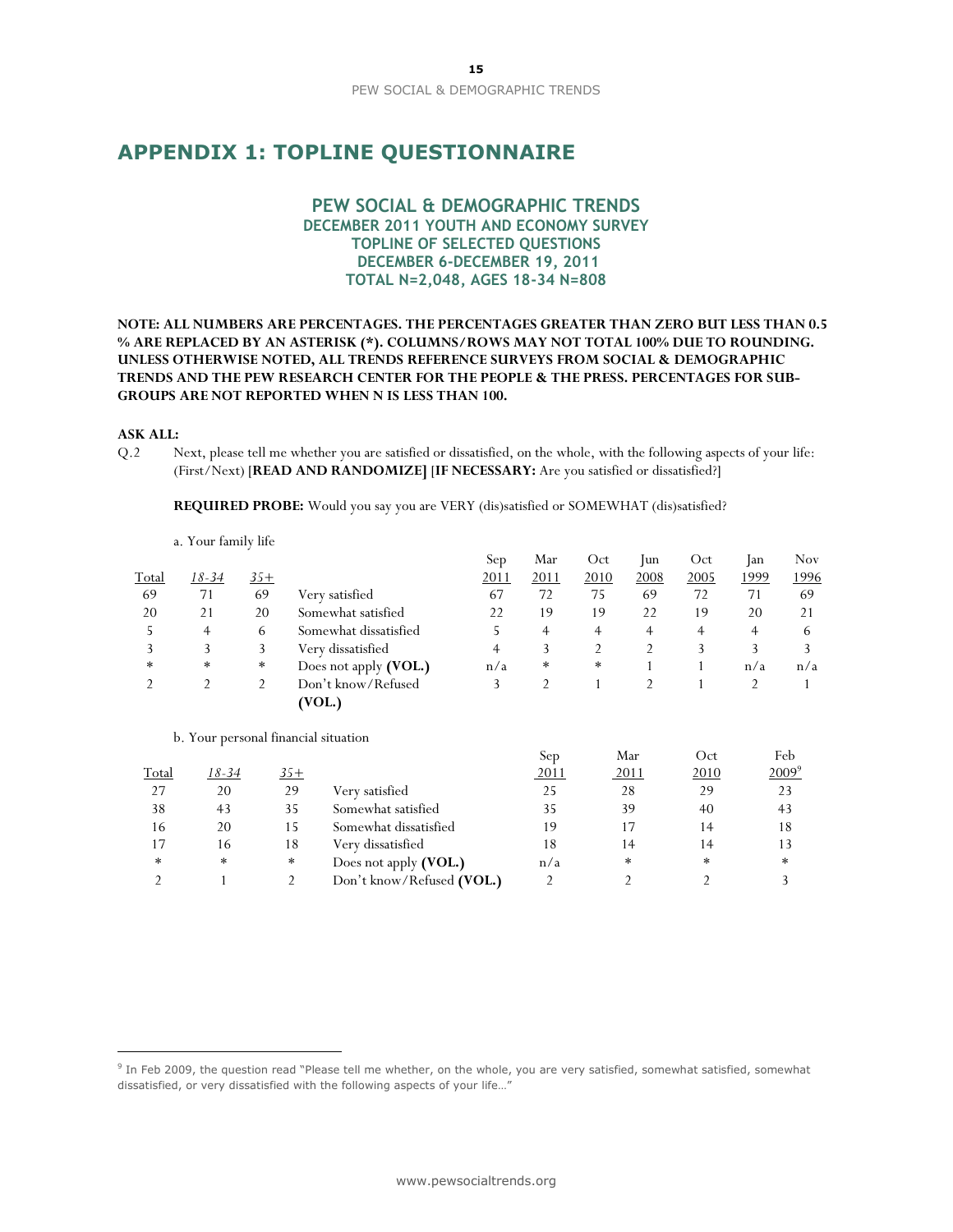#### **Q.2 CONTINUED**

|  |  |  | c. Your present housing situation |
|--|--|--|-----------------------------------|
|--|--|--|-----------------------------------|

|       |        |          |                           | Mar    | Feb         | Oct    | lan          | <b>Nov</b> |
|-------|--------|----------|---------------------------|--------|-------------|--------|--------------|------------|
| Total | 18-34  | $35+$    |                           | 2011   | $2009^{10}$ | 2005   | <u> 1999</u> | 1996       |
| 57    | 47     | 62       | Verv satisfied            | 56     | 56          | 63     | 61           | 56         |
| 28    | 35     | 25       | Somewhat satisfied        | 29     | 30          | 25     | 28           | 31         |
|       | 11     | 6        | Somewhat dissatisfied     | 7      | 8           | 6      | b            |            |
| 6     | 6      | 6        | Very dissatisfied         |        |             |        |              |            |
|       | 0      | $\theta$ | Does not apply (VOL.)     | $\ast$ | $\ast$      | $\ast$ | n/a          | n/a        |
|       | $\ast$ |          | Don't know/Refused (VOL.) |        |             |        |              |            |

#### **ASK IF EMPLOYED (E3=1,2) [n=1,231]:**

Q.14 Do you now earn enough money to lead the kind of life you want, or not?

**ASK IF NO (Q.14=2)**

Q.15 Do you think you will be able to earn enough money in the future to lead the kind of life you want, or not?

#### **ASK IF NOT EMPLOYED OR DK/REF (E3=3,9) [n=817]:**

Q.16 Do you now have enough income to lead the kind of life you want, or not? **ASK IF NO (Q.16=2)**

Q.17 Do you think you will have enough income in the future to lead the kind of life you want, or not?

Q.14-17 Combined [N=2,048]

| Total | 18-34     | $35+$      |                           |
|-------|-----------|------------|---------------------------|
| 44    | 31        | 50         | Yes                       |
| 54    | 68        | 48         | No (NET)                  |
| 30    | 57        | 17         | Yes, will in future       |
| 21    | 9         | 28         | No, will not in future    |
| 3     |           | 3          | Don't know/Refused (VOL.) |
|       |           |            | Don't know/Refused (VOL.) |
|       | $(n=808)$ | $(n=1211)$ |                           |
|       |           |            |                           |

#### **ASK ALL:**

F.1 Is your mother living?

| <b>Total</b> | 18-34  | 35+ |                           |
|--------------|--------|-----|---------------------------|
| 62           | 95     |     | Yes                       |
| 38           |        | 53  | Nο                        |
| ∗            | $\ast$ |     | Don't know/Refused (VOL.) |

#### **ASK ALL:**

 $\overline{a}$ 

F.2 Is your father living?

| <b>Total</b> | 18-34 |    |                           |
|--------------|-------|----|---------------------------|
| 50           | 85    | 34 | Yes                       |
| 48           |       | 65 | Nο                        |
|              |       |    | Don't know/Refused (VOL.) |

10 In 2009 and earlier, the item was "your housing situation."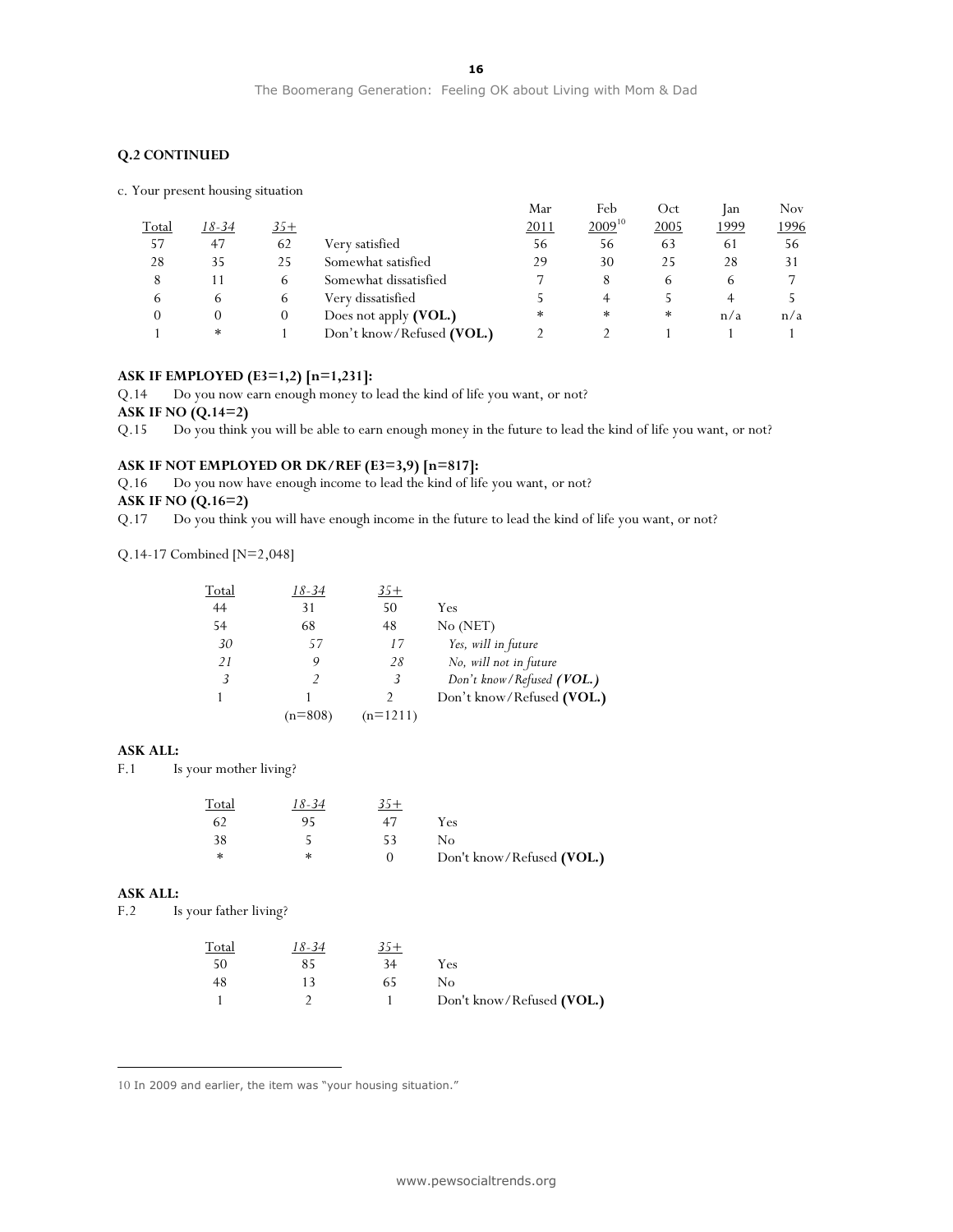#### **ASK IF PARENT OR PARENTS ARE STILL LIVING (F.1=1 OR F.2=1) [n=1,452]:**

Q.26 Thinking about your current financial situation, how much would you say it is linked to your parents' financial situation? Would you say … **[READ]**?

| Total         | 18-34     | 35+       |                           |
|---------------|-----------|-----------|---------------------------|
| 17            | 25        | 11        | A great deal              |
| 20            | 23        | 16        | Some                      |
| 18            | 18        | 19        | Not too much              |
| 43            | 33        | 51        | Not at all                |
| $\mathcal{D}$ |           | 3         | Don't know/Refused (VOL.) |
|               | $(n=789)$ | $(n=650)$ |                           |
|               |           |           |                           |

#### **ASK IF "GREAT DEAL" OR "SOME" IN Q.26 (Q.26=1,2) [n=579]:**

Q.27 In general, would you say your parents' financial situation has had a positive impact or a negative impact on your current financial situation?

| <u>Total</u> | 18-34     | 35+       |                           |
|--------------|-----------|-----------|---------------------------|
| 74           | 75        | 74        | Positive impact           |
| 20           | 22        | 15        | Negative impact           |
|              |           |           | Mixed (VOL.)              |
|              |           | q         | Don't know/Refused (VOL.) |
|              | $(n=391)$ | $(n=184)$ |                           |

### **ASK ALL:**

KIDSA Do you have any children under age 18? **IF RESPONDENT VOL.UNTEERS THAT THEY HAVE STEPCHILDREN, ASK:** Do you consider yourself (**IF MORE THAN ONE:** their**/IF ONE:** his or her) parent or guardian, or not? **IF YES, CODE '1'**

| Total | 18-34  | $35+$ |                           |
|-------|--------|-------|---------------------------|
| -32   | 38     | 29    | Yes                       |
| 68    | 62     | 71    | Nο                        |
| *     | $\ast$ |       | Don't know/Refused (VOL.) |

### **ASK IF KIDS UNDER 18 (KIDSA=1) [n=627]:**

KIDSB Are any of those children age 16 or younger?

| <u>Total</u> | 18-34     | $35+$     |                           |
|--------------|-----------|-----------|---------------------------|
| 92           | 96        | 89        | Yes                       |
|              |           | 10        | Nο                        |
| $\ast$       |           |           | Don't know/Refused (VOL.) |
|              | $(n=279)$ | $(n=342)$ |                           |

#### **ASK ALL:**

KIDSC Do you have any adult children, age 18 or older? **IF RESPONDENT VOL.UNTEERS THAT THEY HAVE STEPCHILDREN, ASK:** Do you consider yourself (**IF MORE THAN ONE:** their**/IF ONE:** his or her) parent or guardian, or not? **IF YES, CODE '1'**

| <u>Total</u> | 18-34  | $35+$ |                           |
|--------------|--------|-------|---------------------------|
| 46           |        | 68    | Yes                       |
| -54          | 99     |       | Nο                        |
| ∗            | $\ast$ |       | Don't know/Refused (VOL.) |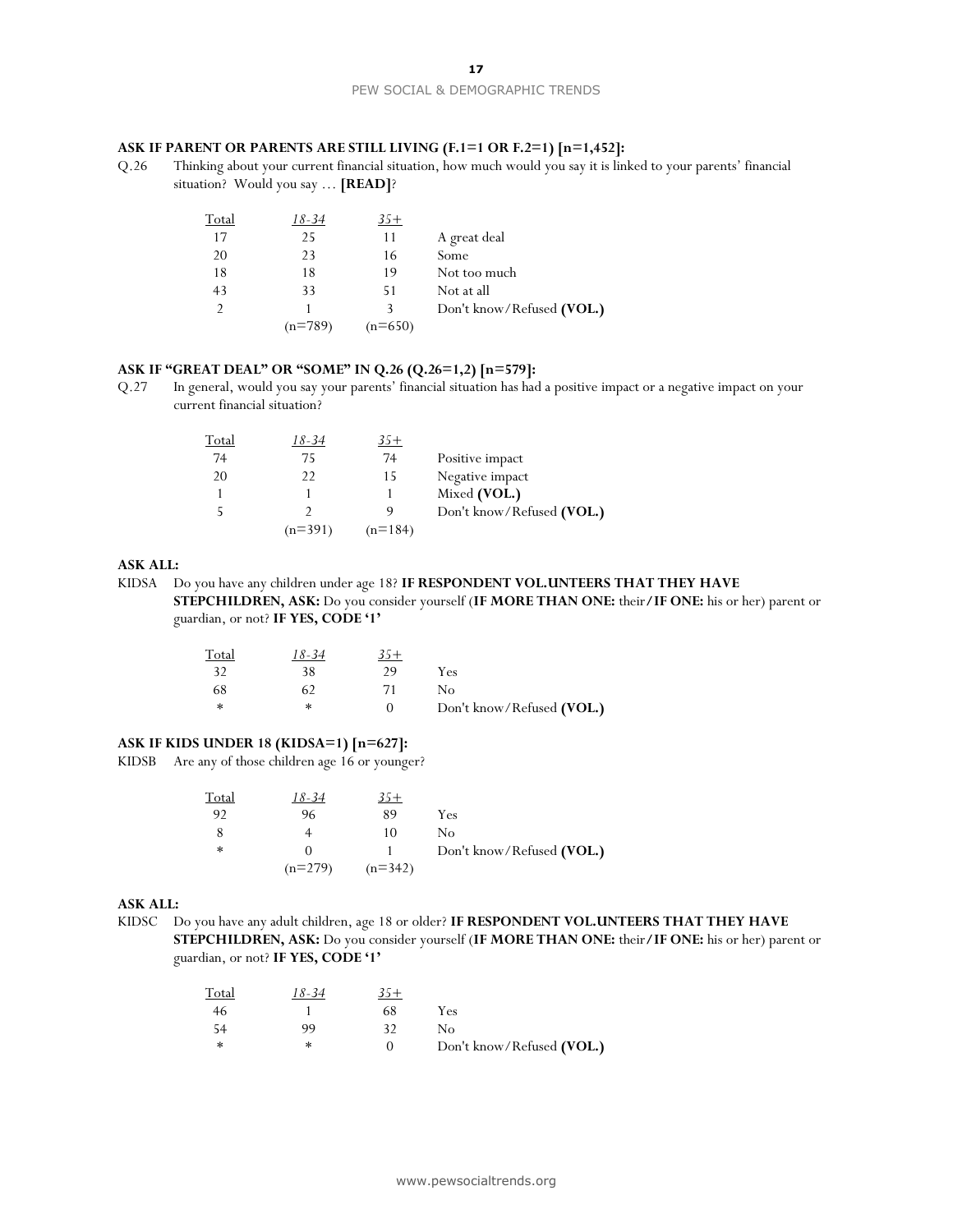The Boomerang Generation: Feeling OK about Living with Mom & Dad

#### **ASK IF KIDSC=1 [n=856]:**

AKID How many of your children are ages 18 or older?

| Total  |                           |
|--------|---------------------------|
| 20     |                           |
| 39     | 2                         |
| 21     | 3                         |
| 19     | $4+$                      |
| $\ast$ | Don't know/Refused (VOL.) |

#### **ASK ALL:**

OWNRENT Do you own or rent your home [**IF AGE < 35:** or do you live in a dorm or live with your parents]?

| Total | 18-34 | 35+ |                           |
|-------|-------|-----|---------------------------|
| 56    | 23    | 72  | Own                       |
| 30    | 42    | 24  | Rent                      |
| C     |       |     | Live in a dorm            |
| 8     | 24    |     | Live with parents         |
|       |       | 3   | Other arrangement (VOL.)  |
| *     |       | *   | Don't know/Refused (VOL.) |

#### **ASK ONLY THOSE AGES 18-34 (n=808):**

Q.29 For each of the following, please tell me whether or not it is something that has happened to you over the past few years because of economic conditions. Have you **[INSERT ITEM; RANDOMIZE**]?

a. Moved back in with your parents after living on your own

|              |                           | May $2010^{11}$ |
|--------------|---------------------------|-----------------|
| 18-34        |                           | 18-34           |
| 24           | Yes                       | 22              |
| 75           | No                        | 76              |
|              | Does not apply (VOL.)     | $\mathcal{P}$   |
| $\mathbf{0}$ | Don't know/Refused (VOL.) | $\ast$          |
|              |                           | (n=390`         |

#### **ASK IF 18-34 AND LIVING WITH PARENTS OR MOVED BACK IN WITH PARENTS BUT NO LONGER LIVING THERE [n=318]:**

Q.30 Would you say **[IF Q.29a=1:** moving back in with your parents/**IF OWNRENT=4 AND Q.29a=2-9:** living with your parents at this stage of your life] has generally been good for your relationship, bad for your relationship, or hasn't it made any difference?

### Total

 $\overline{a}$ 

- 34 Good for the relationship
- 18 Bad for the relationship
- 47 Hasn't made a difference
- 1 Don't know/Refused **(VOL.)**

 $11$  In May 2010, the question asked if this was something that "has happened to you during the recession."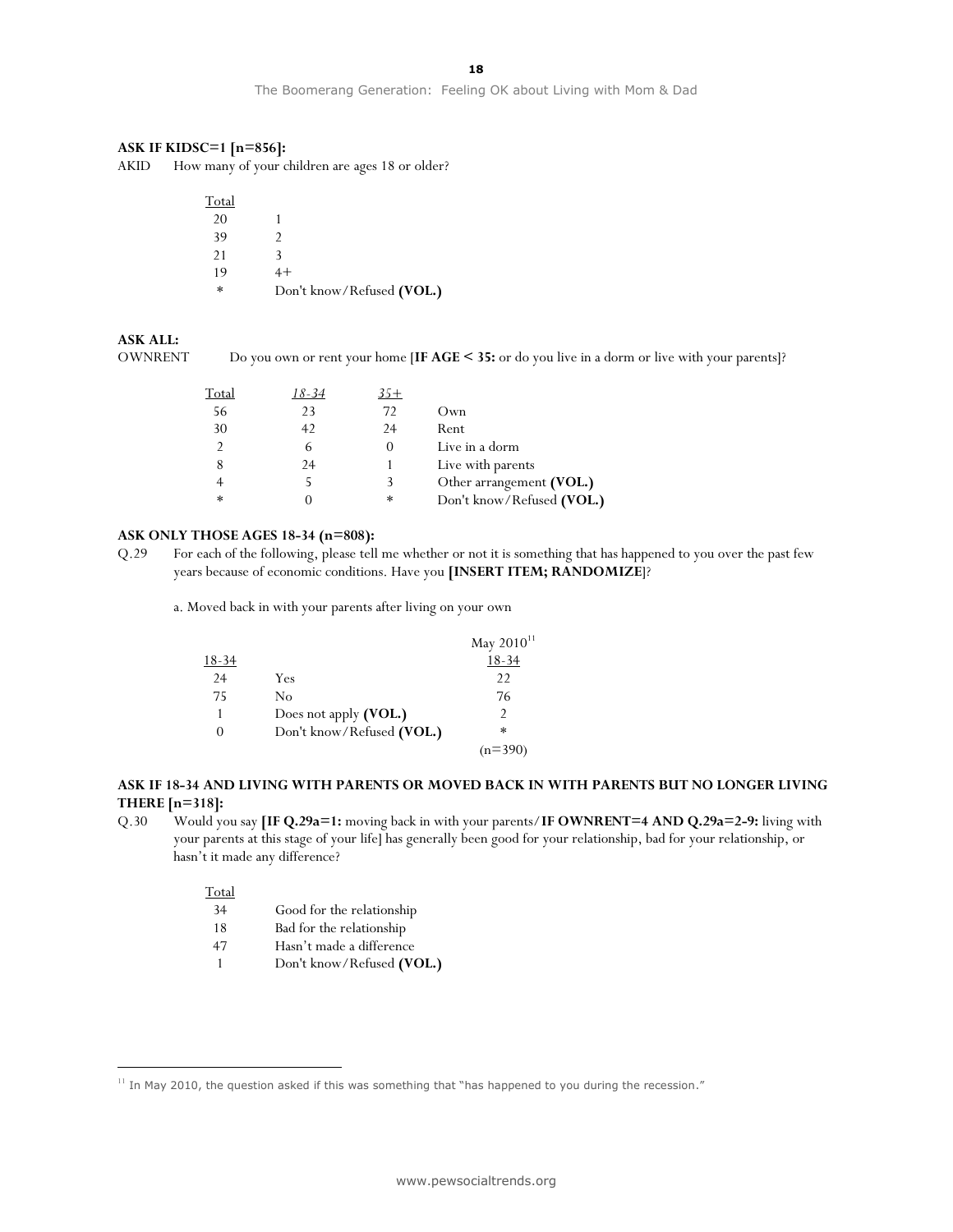#### **ASK IF 18-34 AND LIVING WITH PARENTS OR MOVED BACK IN WITH PARENTS BUT NO LONGER LIVING THERE [n=318]:**

```
Q.31 [IF LIVING WITH PARENTS (OWNRENT=4): Do you currently do/IF MOVED BACK IN WITH 
PARENTS BUT NOT CURRENTLY LIVING WITH PARENTS (OWNRENT NE 4 AND Q.29a=1: While you 
were living with your parents, did you do] any of the following or not? [READ AND RANDOMIZE] Did you 
[INSERT NEXT ITEM] or not?
```
a. Pay rent to your parents

Total 35 Yes 65 No \* Don't know/Refused **(VOL.)**

b. Contribute to household expenses such as groceries or utility bills

| Total  |                           |
|--------|---------------------------|
| 75     | Yes                       |
| 25     | No                        |
| $\ast$ | Don't know/Refused (VOL.) |

c. Do chores around the house

Total 96 Yes 4 No \* Don't know/Refused **(VOL.)**

#### **ASK ONLY THOSE AGES 18-34 [n=808]:**

Q.32 Do you have any friends or family members who have moved back in with their parents over the past few years because of economic conditions, or not?

> 18-34 63 Yes 36 No 1 Don't know/Refused **(VOL.)**

#### **ASK PARENTS WITH GROWN CHILDREN (KIDSC=1) [n=856]:**

Q.33 Over the past few years because of economic conditions, (**IF AKID=1**: has your adult child/**IF AKID=2-9**: have any of your adult children) moved back in with you after living on their own, or not?

| Total  |                                                  |
|--------|--------------------------------------------------|
| 29     | Yes                                              |
| 68     | Nο                                               |
| 3      | Have always lived at home/Never moved out (VOL.) |
| $\ast$ | Don't know/Refused (VOL.)                        |